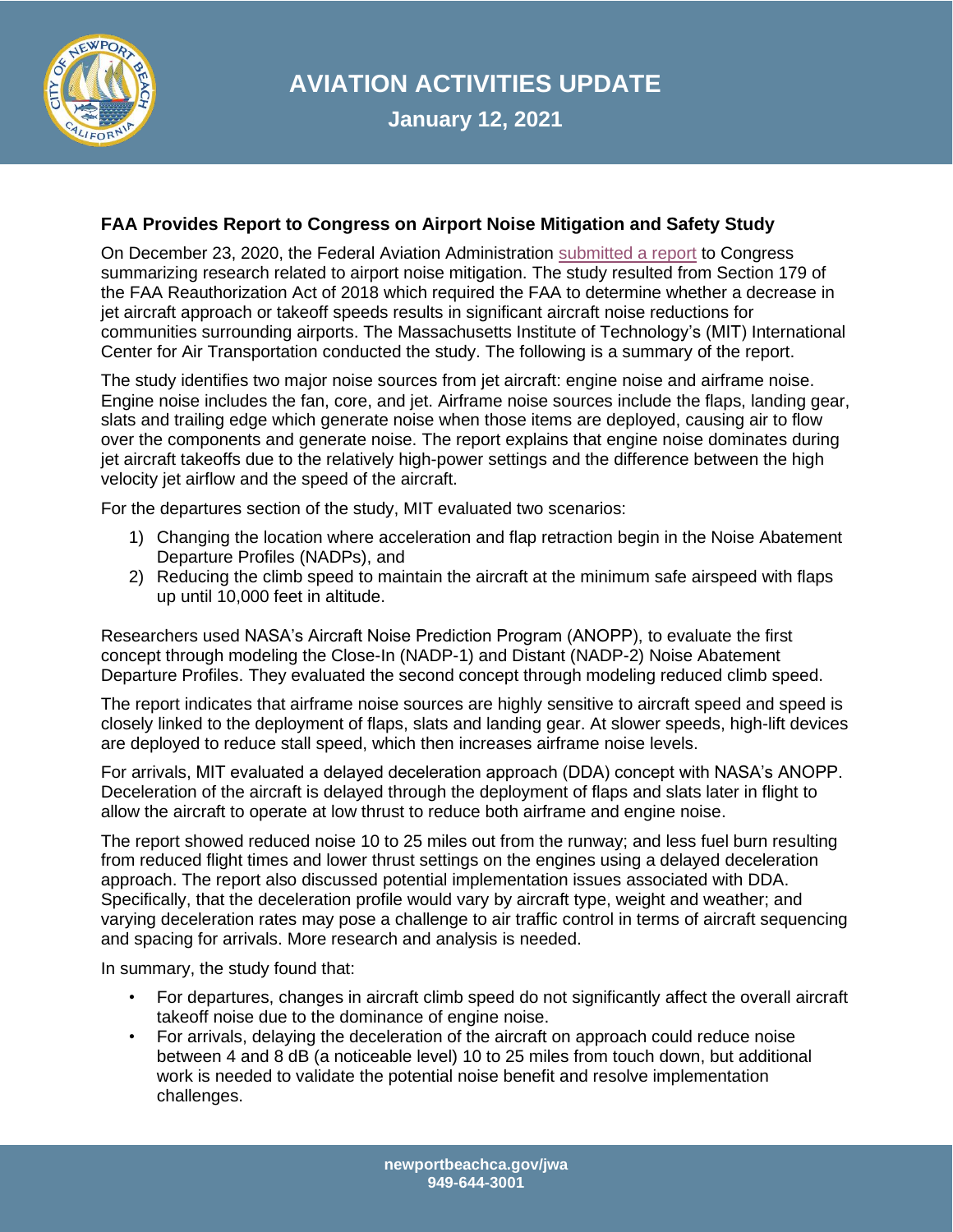# **Aviation Committee Activities**

The next Aviation Committee meeting will be held on Monday, January 25, at 5:30 p.m. The meeting will largely focus on the Committee's selection of its workload priorities for 2021. Community members are welcome to participate in the virtual meeting. You may also submit any suggestions for committee priorities via email in advance of the meeting to [tfinnigan@newportbeachca.gov.](mailto:tfinnigan@newportbeachca.gov) Please submit suggestions no later than Monday, January 18 at 5 p.m. Suggestions may also be made during the Public Comments section of the meeting.

Since the Committee's December 7 meeting, the Technical / Departures Ad Hoc met to review its work toward the Committee's 2020 priorities and to discuss possible priorities to recommend to the full Aviation Committee when it chooses its 2021 focus areas. The recommendations will be submitted for the Committee's consideration.

The Government Relations Ad Hoc has also met to brainstorm priorities for the Aviation Committee to consider and to help update the City's airport/aviation government relations strategy. When completed, the proposed updates will be brought to the full Committee for review and approval.

## **January 12 City Council Meeting**

[The City Council's January 12 agenda](https://www.newportbeachca.gov/Home/Components/Calendar/Event/64234/72) has two items that may be of interest to you. Item 7 pertains to a proposed agreement with the lobbying firm Carpi & Clay, Inc. for federal advocacy services. If Council approves the agreement, the consultants would primarily focus on assisting the City with its harbor dredging and aviation-related efforts. Item 9 pertains to the Mayor's annual appointments, which the City Council must confirm before they are finalized. Mayor Avery desires to appoint Council Member Diane Dixon as Chair, and Council Member Noah Blom as Vice Chair, of the Aviation Committee.

### **Highlights of Related Federal Activities**

The Environmental Protection Agency (EPA) issued a [final rule](https://www.epa.gov/regulations-emissions-vehicles-and-engines/control-air-pollution-airplanes-and-airplane-engines-ghg) that sets greenhouse gas (GHG) emission standards for certain new commercial airplanes.The standards match the international airplane carbon dioxide standards adopted by the International Civil Aviation Organization in 2017.

In late December, Congress passed and the President later signed a package that includes an omnibus appropriations bill and COVID-19 Relief bill. The latter includes \$16 billion for air carriers and \$2 billion for airports and airport concessions. The package also included the [Aircraft](https://www.cantwell.senate.gov/imo/media/doc/Title%20V%20-%20ACSAA%20Section-By-Section.pdf)  [Certification, Safety, and Accountability Act,](https://www.cantwell.senate.gov/imo/media/doc/Title%20V%20-%20ACSAA%20Section-By-Section.pdf) bipartisan legislation developed in response to issues concerning the Boeing 737 MAX.

### **January 12 Orange County Board of Supervisors Meeting**

As you will recall, during the lease negotiations for the General Aviation Improvement Program, the proposals from the Fixed Based Operators provided that they would not operate regularly scheduled commercial flights from the FBOs. In accordance with Council Policy No. A-17, the City reviewed the proposals and determined that the FBOs' proposals were consistent with the City's goals for a lessee at these sites. The County and FBOs agreed to lease provisions documenting the agreement to not have regularly commercially scheduled flights at the FBO sites.